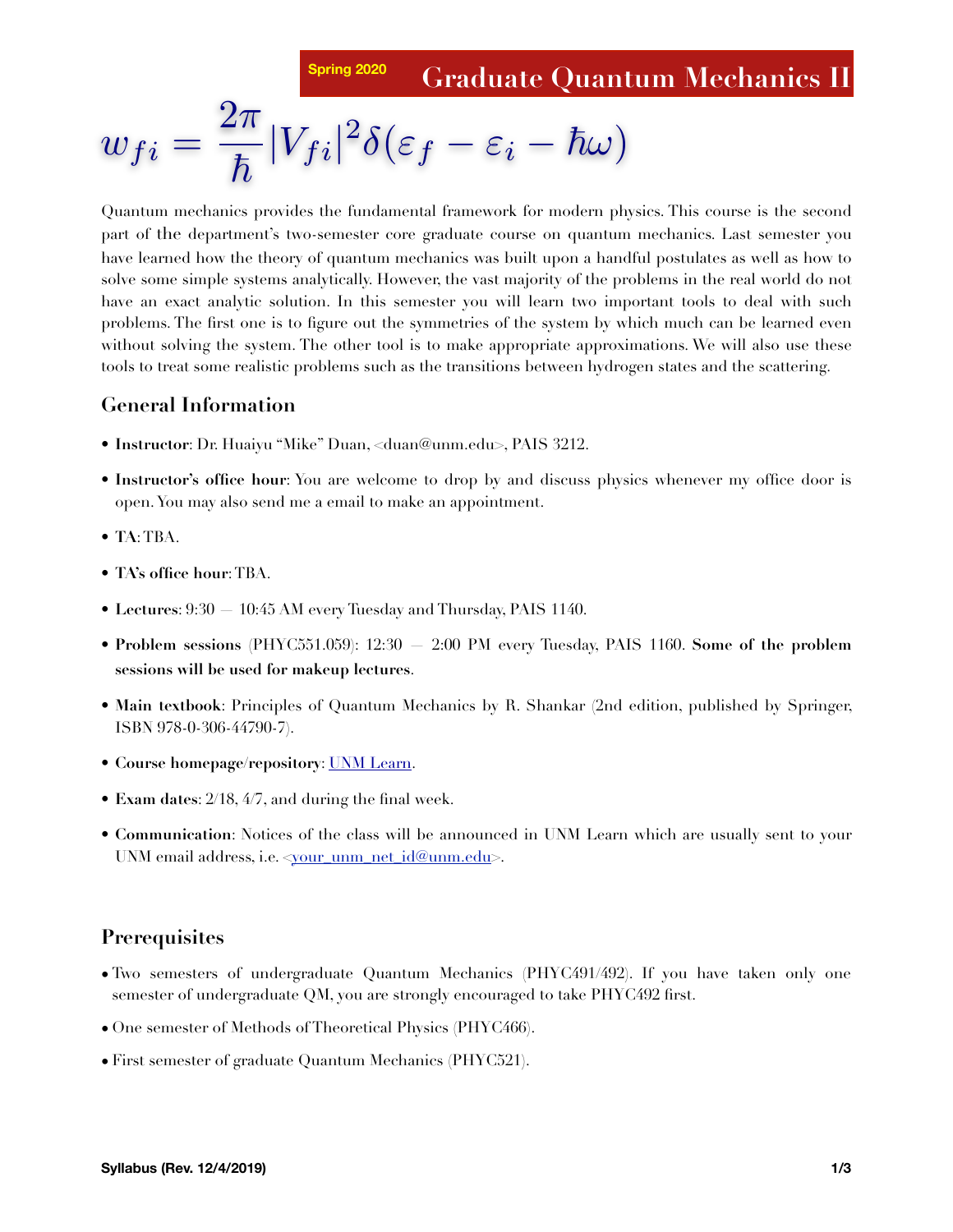# **Subjects**

- Identical particles (Chapter 10),
- Space and time translation symmetries and discrete symmetries (Chapter 11),
- Local gauge symmetry and the electromagnetic potential,
- Rotational symmetry and angular momentum (Chapter 12),
- Spin (Chapter 14),
- Addition of angular momenta (Chapter 15),
- Time independent and dependent perturbation theories (Chapters 17  $\&$  18),
- Scattering theory (Chapter 19),
- the Dirac equation (Chapter 20),
- and other extra materials if time permits.

## **Pedagogy**

The goal of our graduate program is to equip students with the skills of a successful physicist who can learn by reading the literature and who can find and work on interesting problems to which no one knows the solutions yet. Therefore, it is very important that you cultivate a good habit of self-studying.

- 1. **Textbook and supplementary materials.** Study of the textbook and supplementary materials should be the PRIMARY way for you to develop understanding of the course material. The instructor will provide skeleton lecture notes to guide your reading. It is of great importance that you READ the corresponding sections of the textbook and supplemental materials BEFORE you work on homework problems. Here are a few reference books that you may also find useful:
	- Quantum Mechanics, vol. I&II, by C. Cohen-Tannoudji, B. Diu, and F. Laloë. A good textbook that requires some time to read.
	- Quantum Mechanics, by Eugen Merzbacher. A fairly comprehensive textbook organized in an unconventional order.
	- A Modern Approach to Quantum Mechanics by J. S. Townsend. This book or any of your favorite undergraduate textbooks on quantum mechanics can be useful when you find the lectures and/or the main textbook difficult to understand.
- 2. **Problems.** The best way to learn a subject is by practicing. You will grasp mathematical skills and achieve deeper understanding of the subjects through solving problems: the examples in the textbook, reference books, supplemental materials and lectures, and the problems in the problem sessions, homework and textbooks. You are encouraged to discuss these problems with the instructor, TA, and your fellow students if you have trouble solving them by yourself. But you must work out the homework problems THOROUGHLY and INDEPENDENTLY after discussing with other people. One of the ways to improve your understanding of the homework is to consult the solutions which the instructor has spent